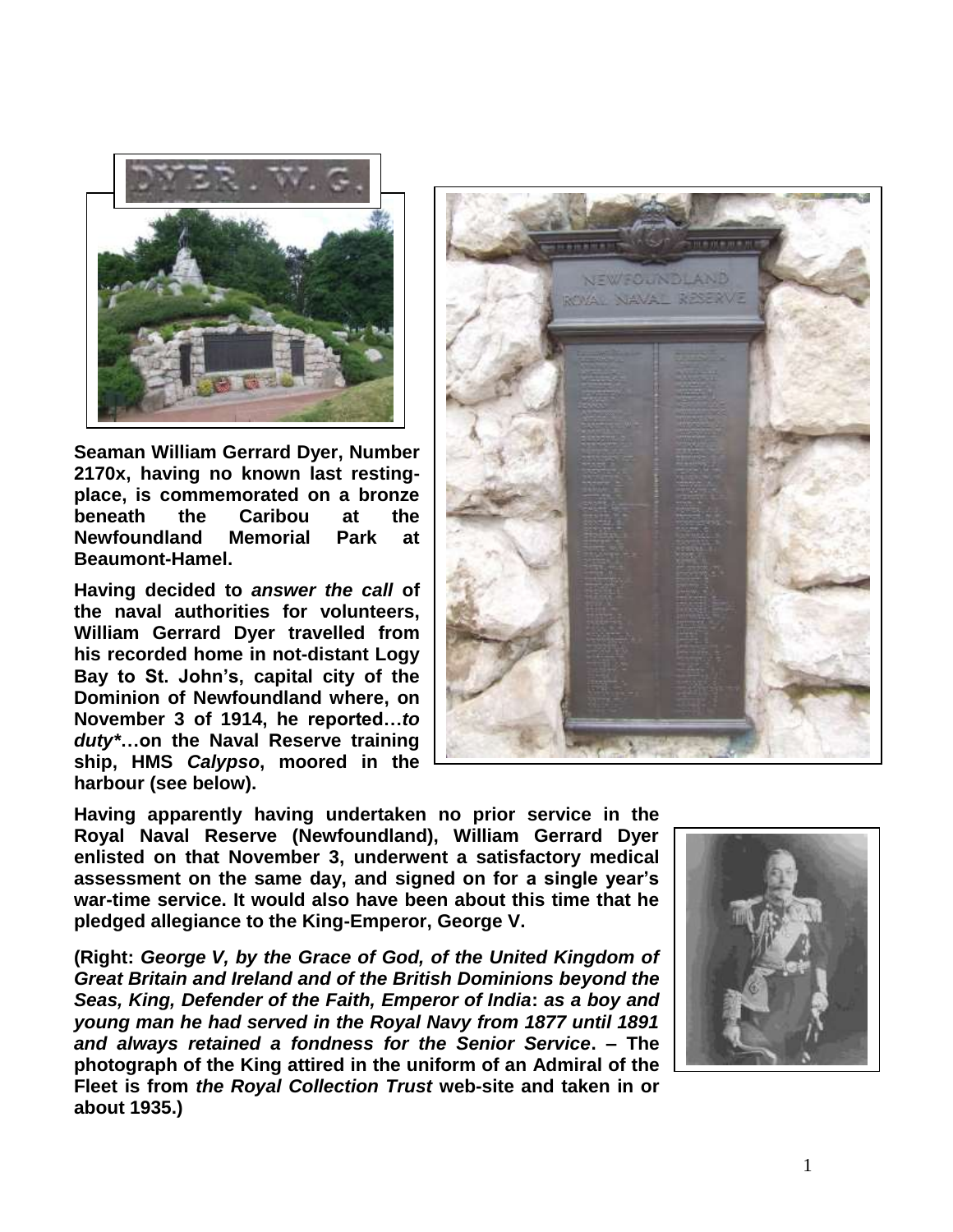**(Right:** *At the outset of their career, the Calypso-Class ships were apparently considered to be superior vessels. Hybrids powered by both steam and sail - they were able to police the outer reaches of the British Empire most efficiently and economically. The rapid progress in engine technology, however, was to mean that HMS Calypso and her sister-ships would soon be out-classed by newer vessels***. – This Royal Navy photograph, taken before 1902 when the drill-hall was reportedly built on her upper deck and the funnel removed, is from** *Wikipedia***)**



*\*In the early days of the War, perhaps because it was felt by the authorities that it would be a conflict of short duration, the recruits enlisted for only a single year. As the War progressed, however, this was obviously going to cause problems and the men were encouraged to re-enlist***.** *Later recruits – as of or about May of 1916 - signed on for the 'Duration' at the time of their original enlistment.*

**(Right above:** *The White Ensign has been flown by the Royal Navy in its present form since about the year 1800 although other naval ensigns had existed for at least two centuries. It consists of a red St. George's Cross – the national flag of England - on a white field with the Union Flag\* in the upper canton.*

*\*The Union Flag is commonly referred to as the 'Union Jack'; this is, in fact, a misnomer since a flag is referred to as a 'Jack' only when flown from the bow of a ship.)* 

**Note:** *During the years preceding the Great War the only military force on the Island of Newfoundland – apart from a handful of ill-fated local attempts – was to be the Royal Naval Reserve (Newfoundland). Even so, it was to be some thirty years after the withdrawal of British troops from the Dominion in 1870 before the Reserve came into being in 1902.* 

**(Right above:** *Recruits of the Royal Naval Reserve (Newfoundland) seen here in front of HMS Calypso. The shed-like superstructure seen behind them had been built onto the ship in 1902 to serve as a drill-hall. Whether the vessel was still 'Calypso, or had become 'Briton' by this time (see further below) is not clear.* **– photograph from Newfoundland Provincial Archives via Wikipedia)**

*Just fewer than four-hundred men were sought to enroll as seamen – apparently automatically at the rank of Able Seaman - and to present themselves annually in St. John's for five years in order to train for a period of twenty-eight days per annum. Allowed to report at a time of their own choosing, it is perhaps not surprising that these volunteers – mostly fishermen – were to opt to train during the winter months when fishing work was minimal.*

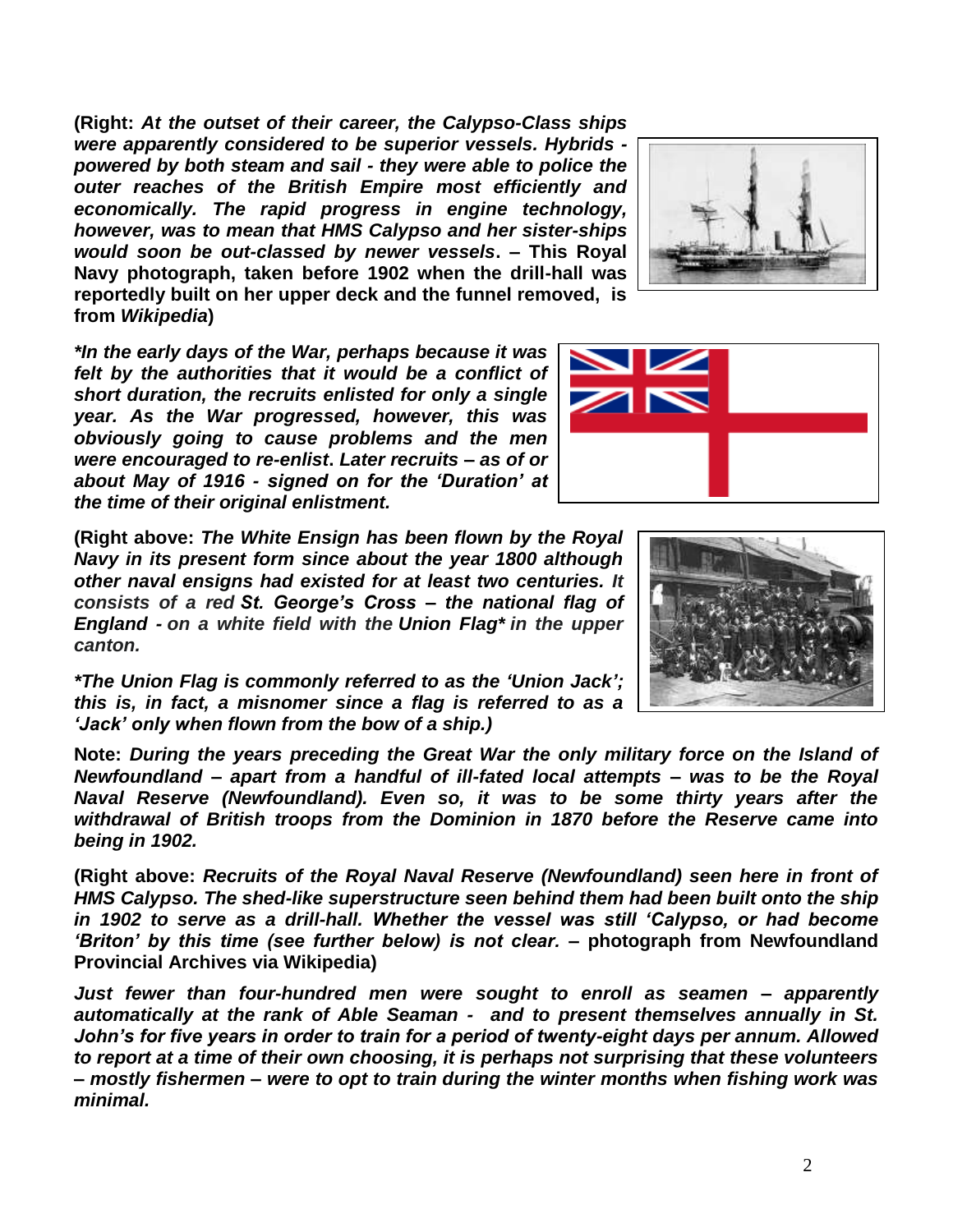**(Right:** *HMS Calypso' in full sail. She was to be re-named 'Briton' in 1916 when a new 'Calypso', a modern cruiser, was about to be launched by the Royal Navy***. – This photograph, taken of her by the Royal Navy in 1898, is by courtesy of**  *Admiralty House Museum***)**

*Expenses were apparently defrayed for the most part by the British (Imperial) Government and an attempt was made to ensure the number of recruits would be kept constantly at a maximum. This practice and policy was then to be continued up until the onset of hostilities some twelve years later.*

*Of course, the purpose of having a reserve force at any time is to provide a trained force ready at any time to serve at a time of need or crisis. Thus in August of 1914, upon the Declaration of War by the government in London, hundreds of those men of the Royal Naval Reserve (Newfoundland) were to make their way to St. John's, from there to take passage overseas to bolster the ranks of the Royal Navy.*

**(Right:** *Naval reservists from Newfoundland, during the early days of the Great War, before their departure for the United Kingdom* **- from** *The War Illustrated***)**

*An elderly vessel, H.M.S. Calypso, having become surplus to the Admiralty's needs, had been provided to the Dominion of Newfoundland by the Royal Navy in 1902 for training purposes. After some debate it was eventually decided that she would be permanently moored in the harbour of the capital, her superstructure reduced, and a wooden shelter built on her upper deck to provide training facilities and living quarters for the prospective naval recruits.*

**Following a mere fifteen days of training\* in St. John's, Seaman Dyer, one of a draft of one-hundred forty-nine naval reservists, embarked on November 18-19 onto the** *Allan Line* **ocean-liner** *Carthaginian* **which was apparently returning on its commercial route from Philadelphia(?) to Glasgow and thereupon took the draft on board. She sailed at nine o'clock in the evening of the 19th, its reservist passengers un-mentioned in the local newspapers.**

**(Right above:** *Naval reservists from Newfoundland, during the early days of the Great War, before their departure for the United Kingdom* **- from** *The War Illustrated***)**

*\*It appears that in many cases, even if the recruit in question had not already previously been with the Royal Naval Reserve, the required twenty-eight day training period, all or partially, was waived by 'Royal Proclamation'.*

**(continued)**





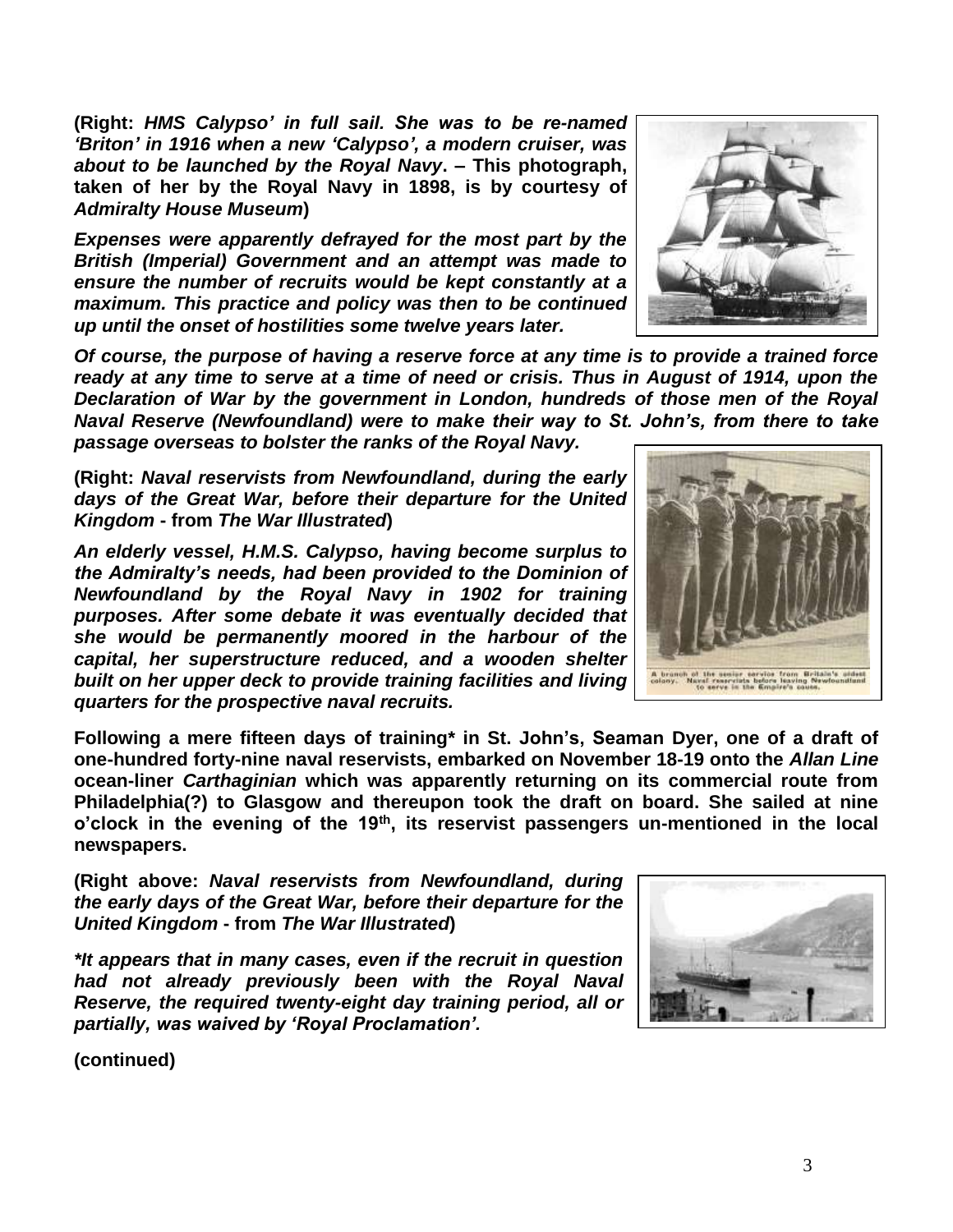**(Preceding page:** *A relatively elderly vessel, 'Carthaginian' had been launched in October of 1884. She apparently remained un-requisitioned as a troop transport during the conflict although this did not prevent her from being sunk by a mine laid by a U-boat off the Irish coast on June14 of 1917 – happily without any loss of life it may be added. –* **the un-dated photograph of** *Carthaginian* **entering St. John's harbour has been donated to the** *Maritime History Archive* **web-site by Captain Harry Stone***.* **)**

**Once having disembarked in the United Kingdom it appears that while some few of the men were posted directly to a ship, the majority was ordered directly to undergo further training at various Royal Navy establishments and thus, likely having journeyed by train, reported to these bases on or about November 28-29.**

**Seaman Dyer was to report to HMS** *Pembroke\****, the naval establishment at Chatham on the River Medway, itself a tributary of the better-known River Thames, and in the county of Kent. Not only was it a barracks – it operated from 1878 until 1983 – but it was the name given to a number of training establishments, mostly not far-removed from Chatham, which were numbered according to the purpose of the training – or otherwise - involved.** 

*Pembroke I* **was the base for regular seamen and it was to** *Pembroke I* **that Seaman Dyer would be attached, there to await a posting to one of His Majesty's ships.**

*\*There was also a series of ships named 'Pembroke', the last several of which were used as depot ships and for harbour service at Chatham. This is the 'HMS Pembroke' found on the cap-bands of the sailors who served there perhaps in their thousands - but who were never to set eyes on the actual ship in question.*

*Naval discipline being distinct in some ways from the laws that governed other parties such as the Army and civilians, sailors had to be on the books of a serving naval vessel to be legally subject to naval law and order, even when these sailors were serving on land.*

*Thus the presence of elderly and obsolescent vessels that plied the waters adjacent to the many naval land establishments which were known as stone frigates. The ships were in theory the home ships of the tens, hundreds, even thousands of men who laboured on shore.*



*Which is why Seaman Dyer would have worn an HMS 'Pembroke' hat-band – until he joined 'Clan McNaughton'.*

**(Right above:** *A part of the large Royal Navy complex which was the HMS 'Pembroke' naval establishment at Chatham for just over one hundred years. Today it has been transformed into a university campus***. – photograph from 2010)**

**The ship to which Seaman Dyer was ordered on December 10-11 of that same 1914 was HMS** *Clan McNaughton***, reportedly at Liverpool on December 4, likely the port from where she was to sail on patrol with the 10th Cruiser Squadron some days before that Christmas.**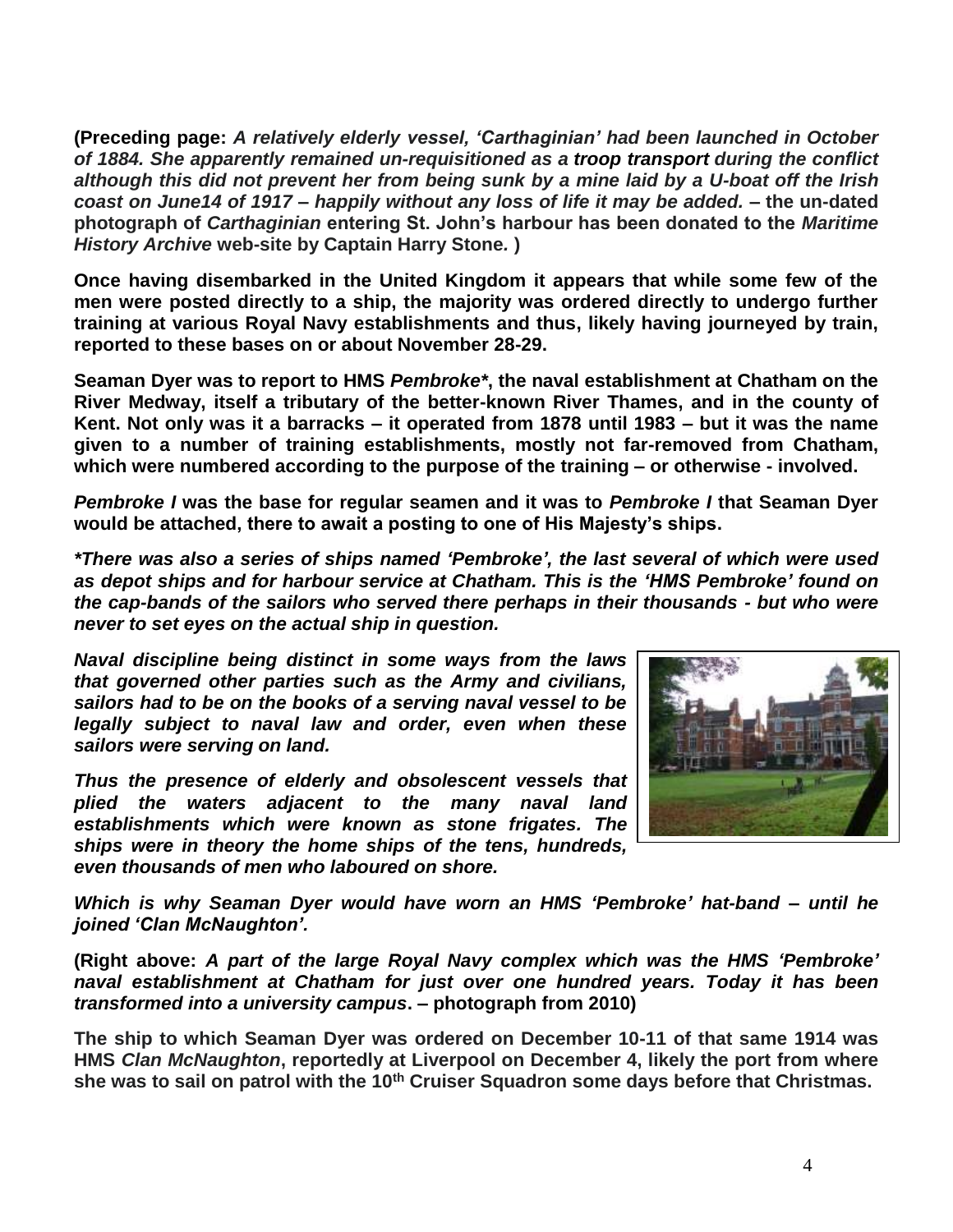**(Right:** *The image of Clan MacNaughton – with unfortunately no further details - is from the Royal Marines History.com web-site.***)**

**The vessel, a passenger-cargo ship of the** *Clan Line***, had been hired by the British on November 19 of that autumn and had been fitted out with eight 4.7 inch naval guns for the purpose of serving as an armed merchant cruiser.**



**But although a number of Newfoundland reservists had been sent upon arrival in the United Kingdom to train at HMS**  *Excellent***, the Royal Navy's gunnery school, Seaman Dyer had not been among them and he was posted to** *Clan McNaughton* **to likely serve as an ordinary seaman.**



**(Right:** *An example of the naval gun with which Clan McNaughton had been equipped prior to sailing on her wartime duties***. – from** *Wikipedia***)**

*Clan McNaughton* **was to be attached to the 10th Cruiser Squadron, also known as the**  *Northern Patrol***, a force originally comprised of out-of-date warships which, unable to cope with the elements, by that January of 1915, had been replaced by requisitioned ocean-going passenger–cargo ships carrying a few guns, in some cases as elderly as some of the venerable vessels on which they were mounted.**

**The ships of the 10th Cruiser Squadron were not spoiling – and certainly not prepared - for a fight. Their job was to form a part of the naval blockade designed to prevent ships carrying goods to Germany from reaching their destination; to accomplish this these vessels had to patrol the area of the stormy waters encompassed by Ireland, northern Scotland and Iceland, a thankless job at the best of times: during the tempestuous winter months, even worse.**

**Even so, the first several weeks of her service appear to have been uneventful and** *Clan McNaughton* **apparently was to return to Liverpool on one if not two occasions before setting out to sea once again on what was to be her last voyage\*.**

*\*It appears not to be recorded whether she was in the company of 'Viknor' when that vessel left the Squadron to return to Liverpool in mid-January, not to be seen again before her discovery on the ocean floor almost a century later.*

**The weather during that part of the winter of 1914-1915 was apparently foul and the last message from** *Clan McNaughton***, sent by radio by her captain on February 3, was that the ship – on patrol off the north coast of Ireland and west of the Hebrides - was in…***terrible weather***.** 

**She was not heard from again.**